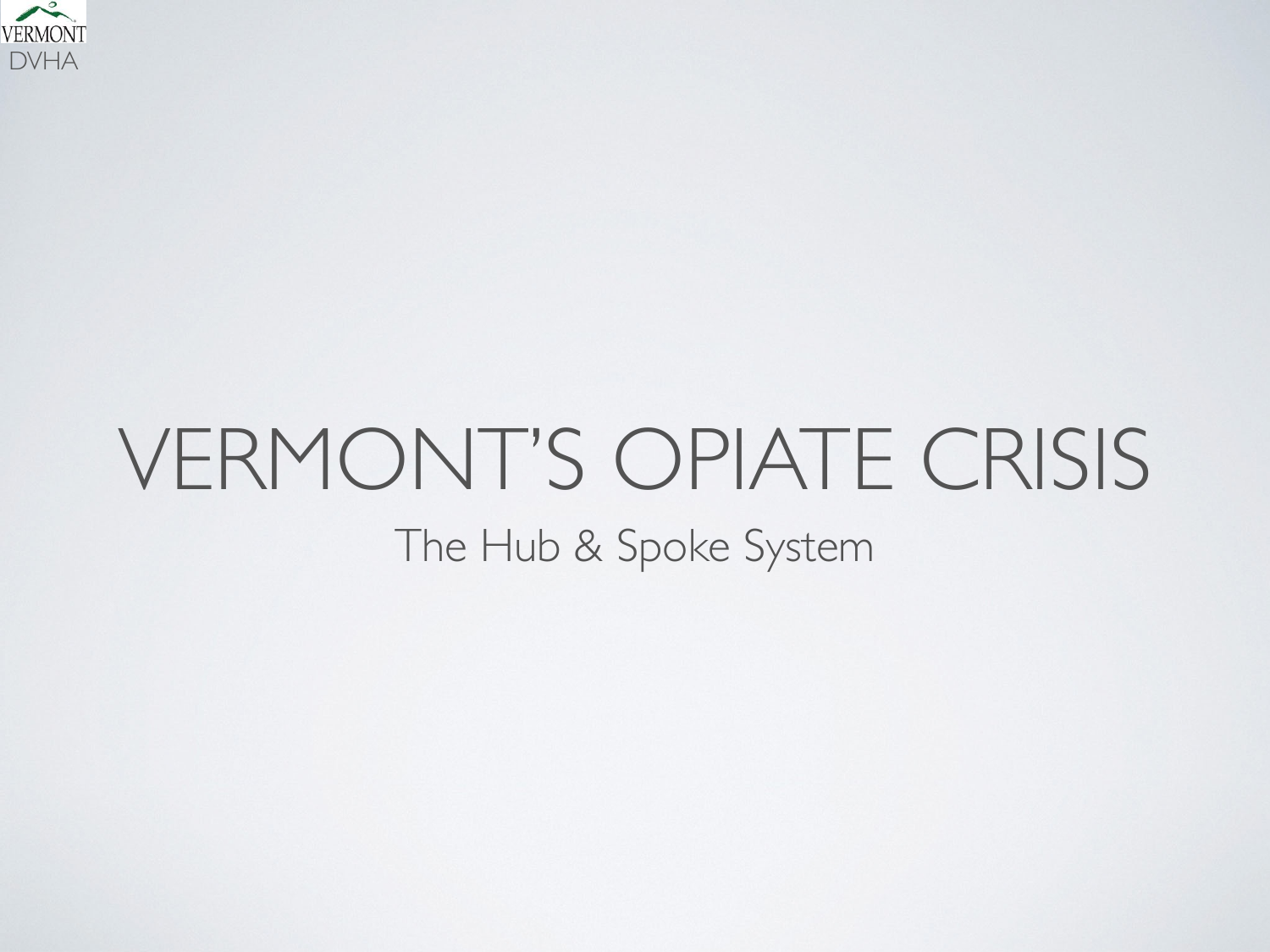

## VERMONT'S OPPORTUNITY

- There is a national spotlight on Vermont to see how we will address and solve the ubiquitous problem of illicit opiate use
	- public health crisis
	- public safety crisis
- The Vermont brand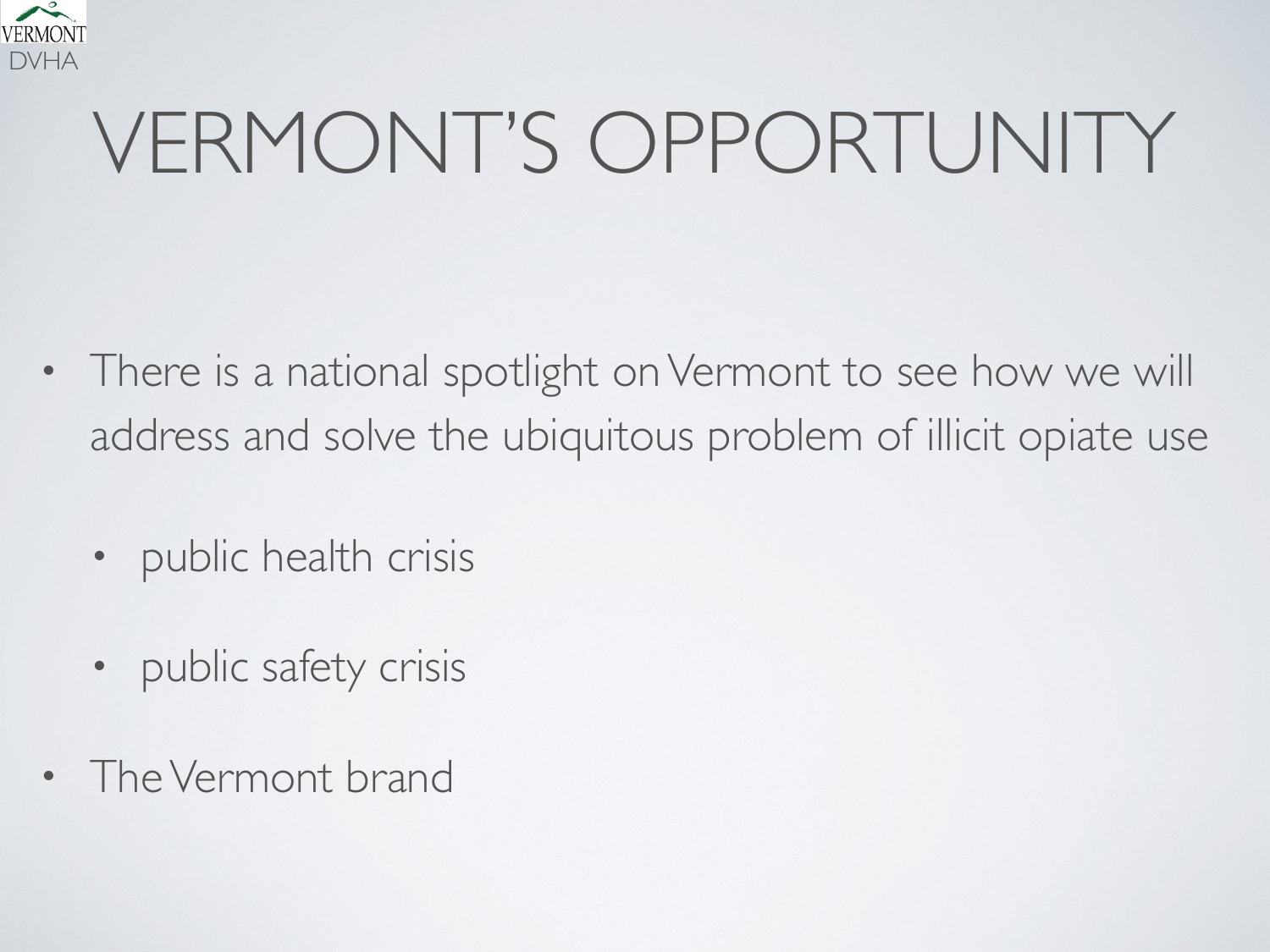

#### HOW DID WE GET HERE?

• "Right to be pain free"

• Heroin is cheap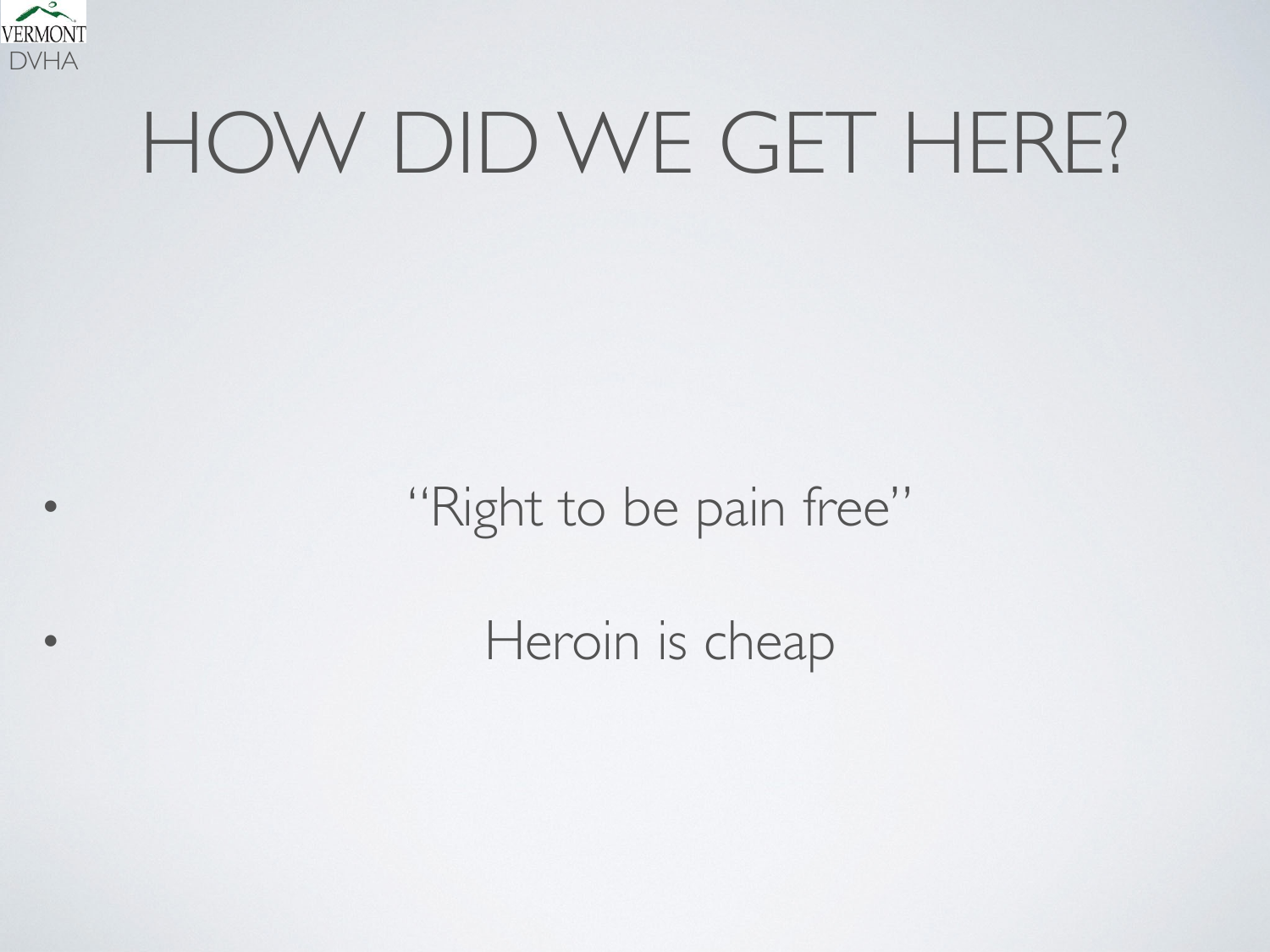

### HOW DID WE GET HERE?



"Spoke"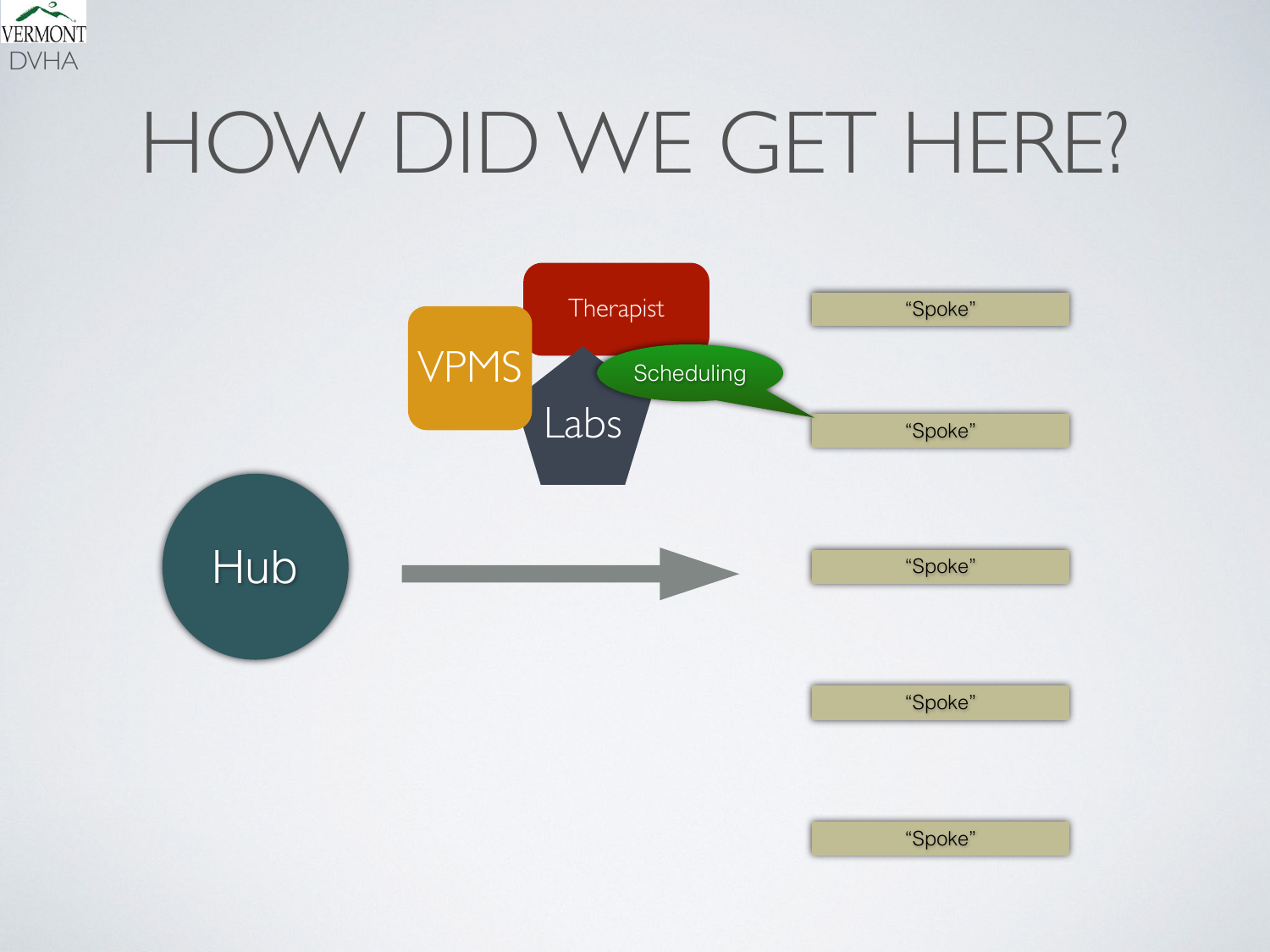

# COORDINATION OF CURRENT ASSETS

- Keep "hubs" free to take more acute referrals
	- Provide infrastructure support to "spokes" to create more capacity
	- Triage more stable individuals to be assessed then treated by "spokes"
	- Right service to the right patient at the right time
		- flow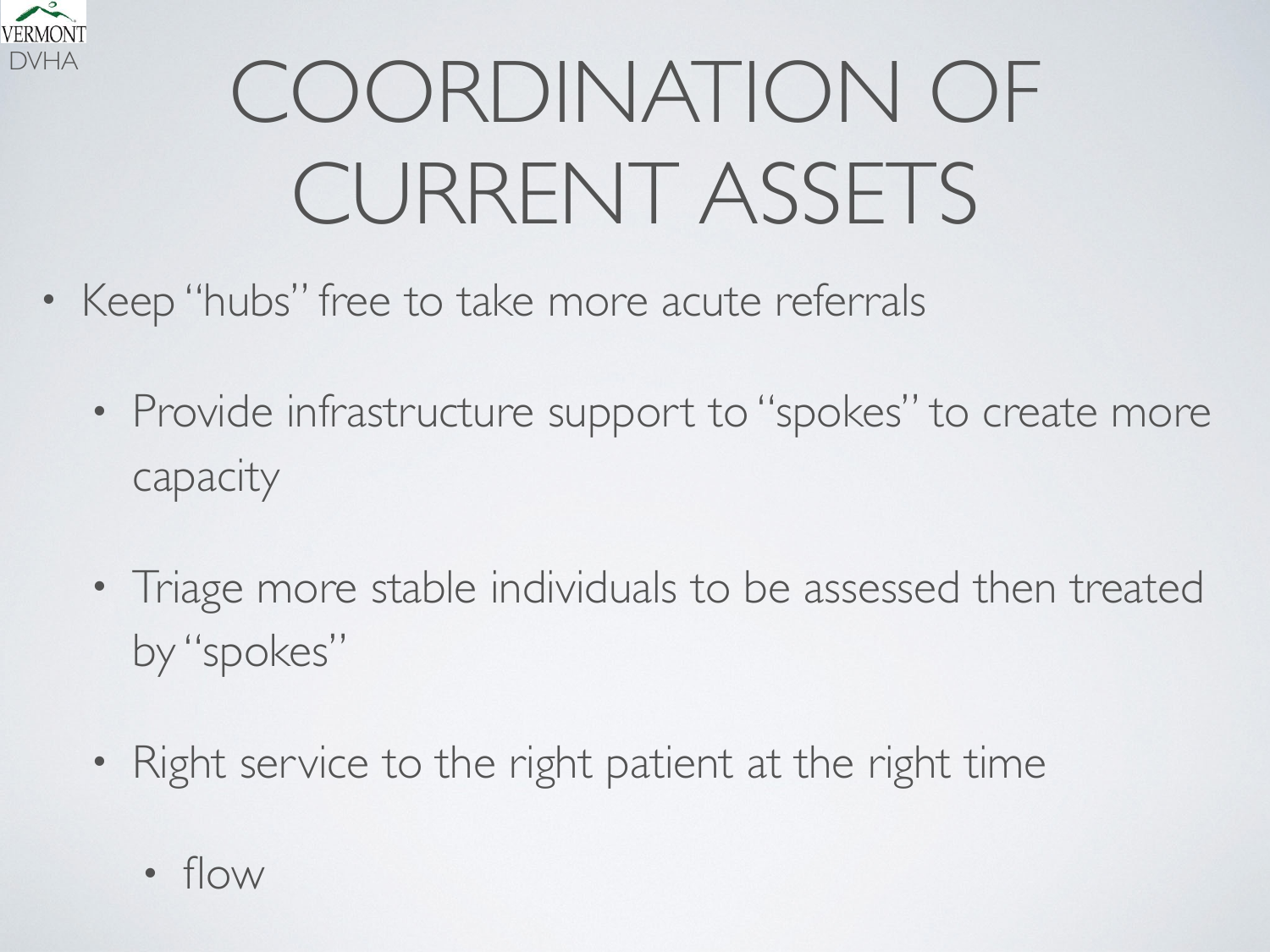

# EXPAND CAPACITY OF CURRENT ASSETS

- Bring in more providers to be part of the hub & spoke system
- Have enough capacity for both intake and maintenance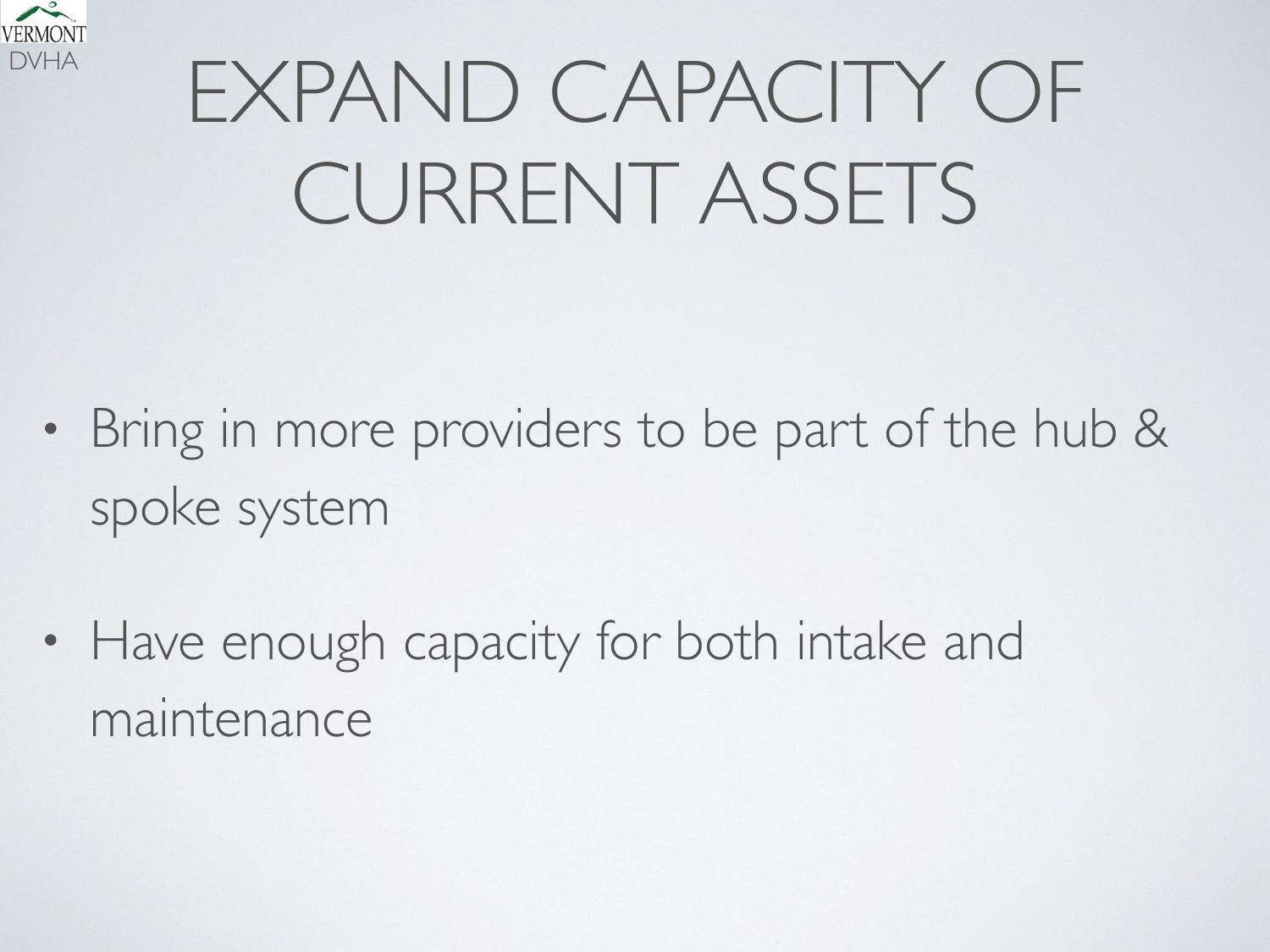

## HAVE A SUSTAINABLE SYSTEM

- Avoid burnout of providers
- Be able to accommodate high-volume referrers such as EDs, DOC, hospitals, law enforcement
- Provide cost-effective services